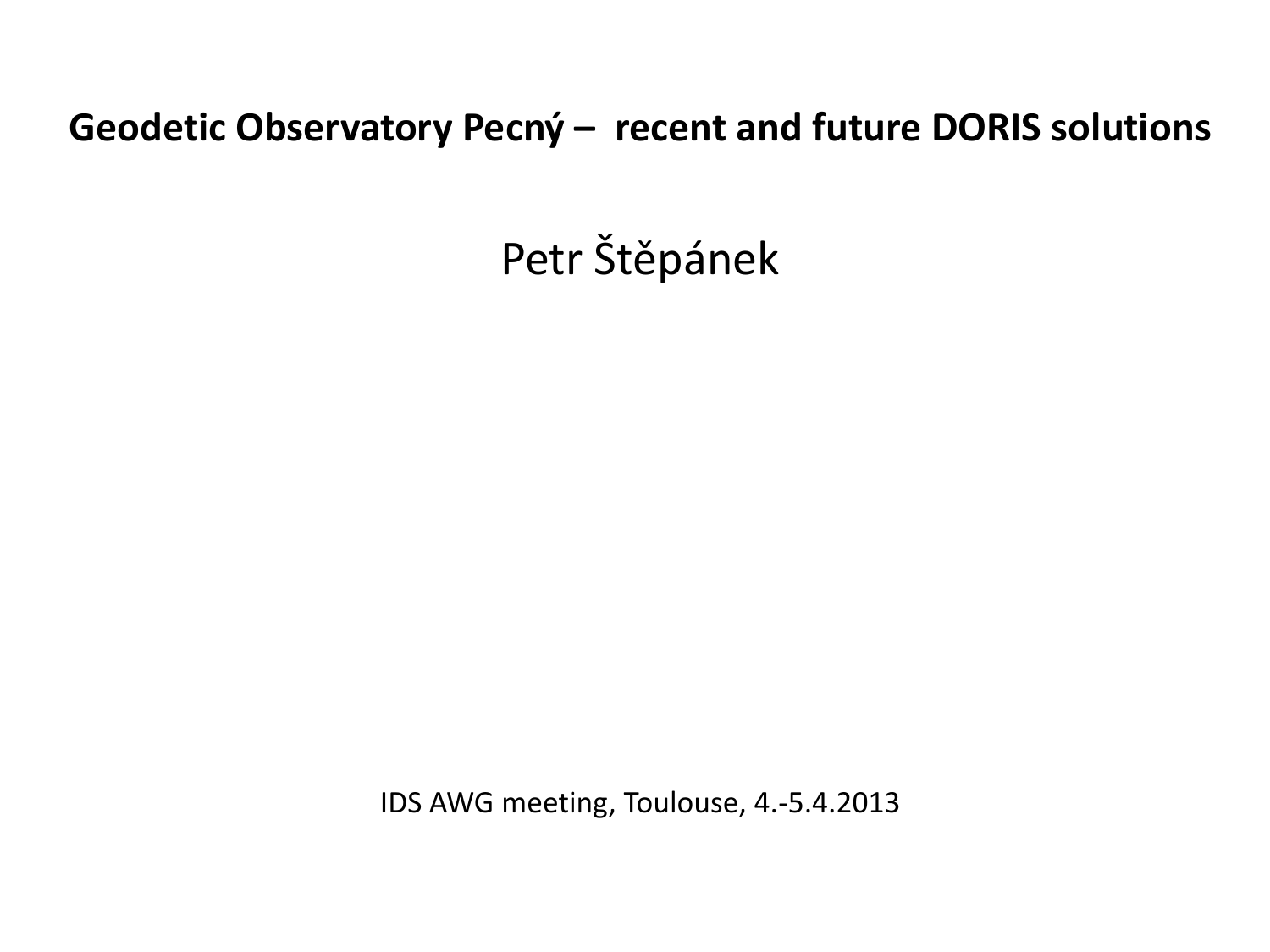# **ITRF 2013 data re-processing**

- dynamical orbit model major change
- corrected error in ocean tides application
- SAA data corrective model (?) discussed in the separate presentation
- gravity model, antenna law, ….. IDS proposals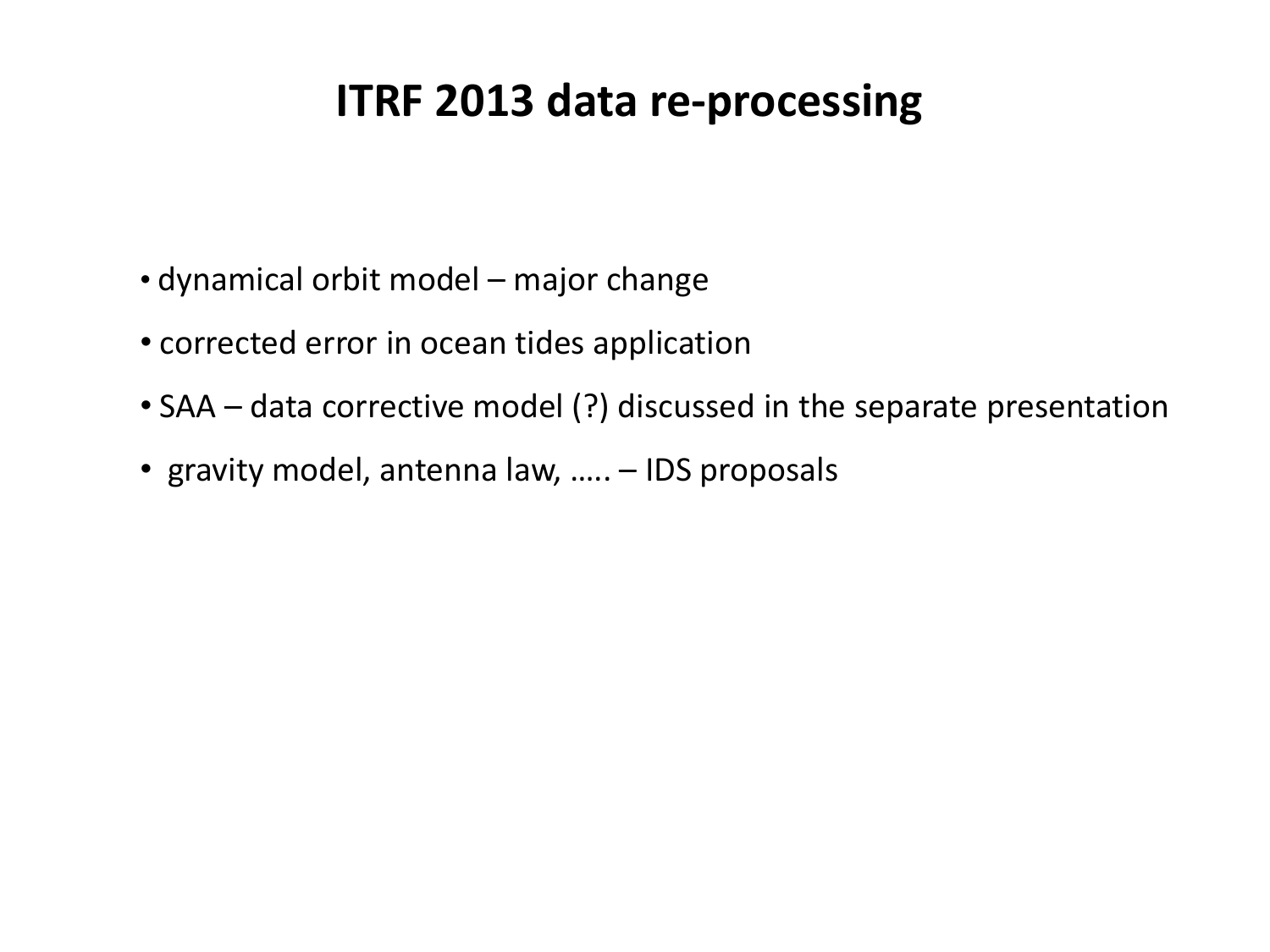| <b>Modeling</b>                 | <b>For ITRF 2008</b>       | <b>For ITRF 2013</b>        |  |  |
|---------------------------------|----------------------------|-----------------------------|--|--|
| Satellite attitude and          | Not considered             | Nominal Box-Wing model      |  |  |
| geometry                        |                            |                             |  |  |
| <b>Atmosphere density</b>       | Not applied                | MSIS-86                     |  |  |
| model                           |                            |                             |  |  |
| <b>Atmosphere drag</b>          | Absorbed by along track    | <b>Scaling coefficients</b> |  |  |
|                                 | stochastic parameters      | estimated                   |  |  |
| <b>Solar radiation pressure</b> | Absorbed by empirical      | Scaling coefficient         |  |  |
|                                 | constant parameter in sun- | estimated                   |  |  |
|                                 | satellite direction        |                             |  |  |
| <b>Earth radiation</b>          | Not applied                | A priori model, visible and |  |  |
|                                 |                            | infrared radiation          |  |  |
| 1-per revolution                | Sun-Satellite and Y-       | Along and cross track (?)   |  |  |
| empirical modeling              | direction (constrained)    |                             |  |  |
| <b>Additional empirical</b>     | Constant Y-direction*      | <b>No</b>                   |  |  |
| <i>parameters</i>               |                            |                             |  |  |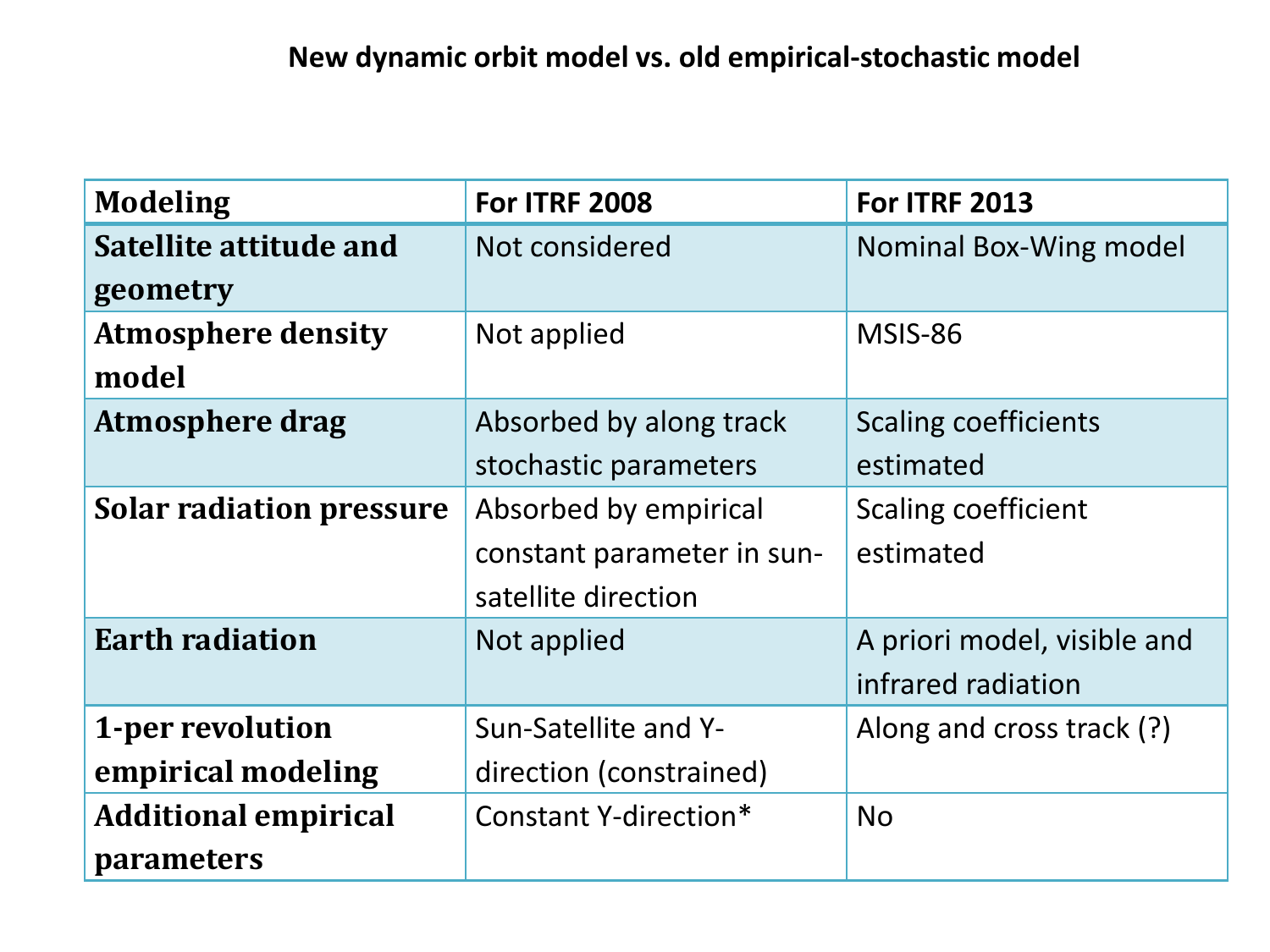### **Modeling issues**

- **testing campaign 2011.0-2012.0**
- **how frequently estimate the drag scaling coefficient for low satellites?**
	- 30 minutes better than 2 hours (30 minutes or 1 hour?)
- • **are the cross track harmonics realy helpful?**
	- no geocenter improvement
	- slight improvement of station RMS w.r.t. DPOD08 and std. dev.
	- pole Xp,Yp degradation

|         | Type of sol. $ $ | Drag/day   | 1-rev harmonics | Annual mean |         | Std. dev.  |         |
|---------|------------------|------------|-----------------|-------------|---------|------------|---------|
| Sol.id. |                  | (low sat)  |                 | $Xp$ (mas)  | Yp(mas) | $Xp$ (mas) | Yp(mas) |
| $D-1$   | dyn              | 48         | along, cross    | 0.49        | 0.38    | 0.75       | 0.58    |
| $D-2$   | dyn              | 48         | along           | 0.25        | 0.33    | 0.53       | 0.53    |
| $D-3$   | dyn              | 12         | along, cross    | 0.44        | 0.38    | 0.74       | 0.57    |
| $D-4$   | dyn              | 12         | along           | 0.19        | 0.36    | 0.52       | 0.53    |
| E/S     | emp-stoch        | 96 (stoch) | Sun-satellite   | 0.00        | 0.10    | 0.70       | 0.57    |

|         | Mean (mm and ppb) |        |        | Std. dev. (mm and ppb) |               |     |      | <b>RMS</b> | Std.dev. |       |
|---------|-------------------|--------|--------|------------------------|---------------|-----|------|------------|----------|-------|
| Sol.id. | Tx                | Tv     | Tz     | <b>Sc</b>              | Tx            | Ty  | Tz   | Sc         | (mm)     | (mm)  |
| $D-1$   | $-1.4$            | $-4.9$ | 1.3    | 0.10                   | 4.1           | 4.9 | 12.3 | 0.31       | 16.38    | 11.62 |
| $D-2$   | $-1.1$            | $-4.7$ | $-2.0$ | 0.09                   | $ 4.2\rangle$ | 4.9 | 11.4 | 0.32       | 16.51    | 11.71 |
| $D-3$   | $-0.4$            | $-7.3$ | 2.0    | 0.03                   | 5.6           | 4.3 | 13.1 | 0.55       | 16.74    | 12.05 |
| $D-4$   | $-0.3$            | $-7.3$ | $-0.9$ | 0.02                   | 5.6           | 4.2 | 12.1 | 0.54       | 16.91    | 12.14 |
| E/S     | $-0.9$            | $-5.9$ | 3.2    | 0.36                   | 3.5           | 4.9 | 9.9  | 0.34       | 16.79    | 11.86 |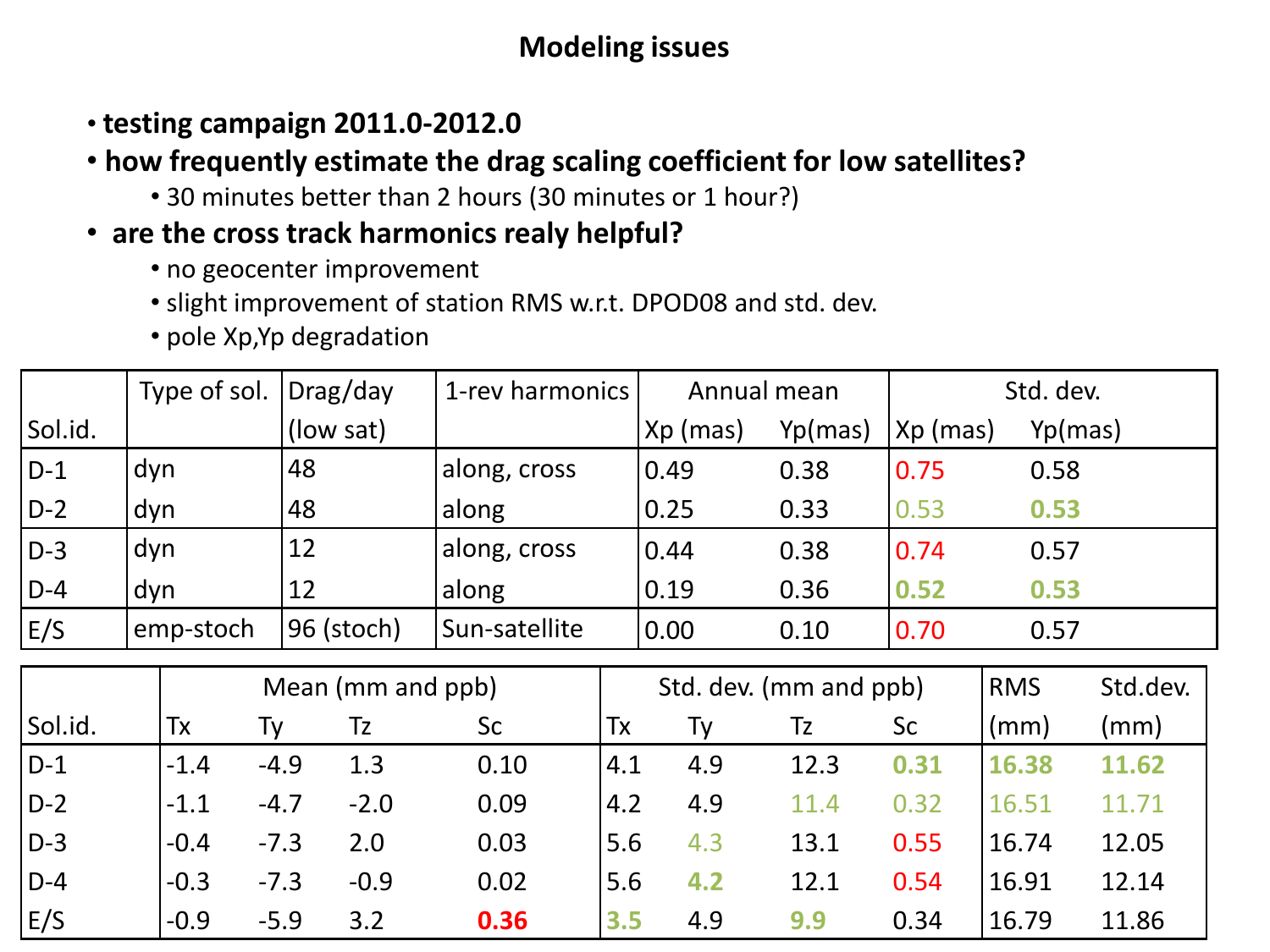### **fixed SRP scaling coefficient**

|           | <b>SRP</b>      | <b>SRP</b>            |
|-----------|-----------------|-----------------------|
| Sat       | estimated       | Gobindass et al. 2009 |
| SPOT-4    | $1.13 \pm 0.03$ | $1.13 \pm 0.05$       |
| SPOT-5    | $1.08 \pm 0.03$ | $1.03 \pm 0.01$ *     |
| Envisat   | $1.04 \pm 0.02$ | $1.02 \pm 0.02$       |
| Cryosat-2 | $0.82 \pm 0.04$ |                       |
| Jason-2   | $0.98 \pm 0.01$ |                       |

\* before change of solar panel orientation in 2008

- surprisingly no significant impact
- Tz annual variations small
- only for recent satellite constellation?
- only outside strongest solar activity?

|                        | Cross 1-rev SRP fixed |   |              |                |              |
|------------------------|-----------------------|---|--------------|----------------|--------------|
| Sol.                   |                       |   | Jason-2 Y/N  | Amplitude (mm) | Phase (deg)  |
| Dynamical              | Υ                     | N | N            | $6.3 \pm 3.2$  | $290 \pm 30$ |
| <b>Dynamical</b>       | N                     | N | N            | $12.1 \pm 3.0$ | $294 \pm 14$ |
| <b>Dynamical</b>       | Y                     |   | N            | $9.2 \pm 2.9$  | $297 \pm 18$ |
| <b>Dynamical</b>       | N                     |   | N            | $2.9 \pm 3.0$  | $327 \pm 58$ |
| Empirical - stochastic |                       |   | N            | $6.2 \pm 3.2$  | $181 \pm 31$ |
| Dynamical              | v                     | N | $\checkmark$ | $4.1 \pm 2.4$  | $316 \pm 34$ |
| <b>Dynamical</b>       | N                     | N | Υ            | $4.5 \pm 2.2$  | $52 \pm 28$  |
| <b>Dynamical</b>       | Y                     |   |              | $4.2 \pm 2.0$  | $14 \pm 28$  |
| <b>Dynamical</b>       | $\mathsf{N}$          |   | v            | $6.5 \pm 2.4$  | $27 \pm 22$  |
| Empirical - stochastic |                       |   | Υ            | $4.3 \pm 1.9$  | $97 \pm 25$  |
| ignwd05*               | v                     | N |              | 27.3           | 112          |
| lignwd07 *             | Y                     | Y |              | 4.9            | 116          |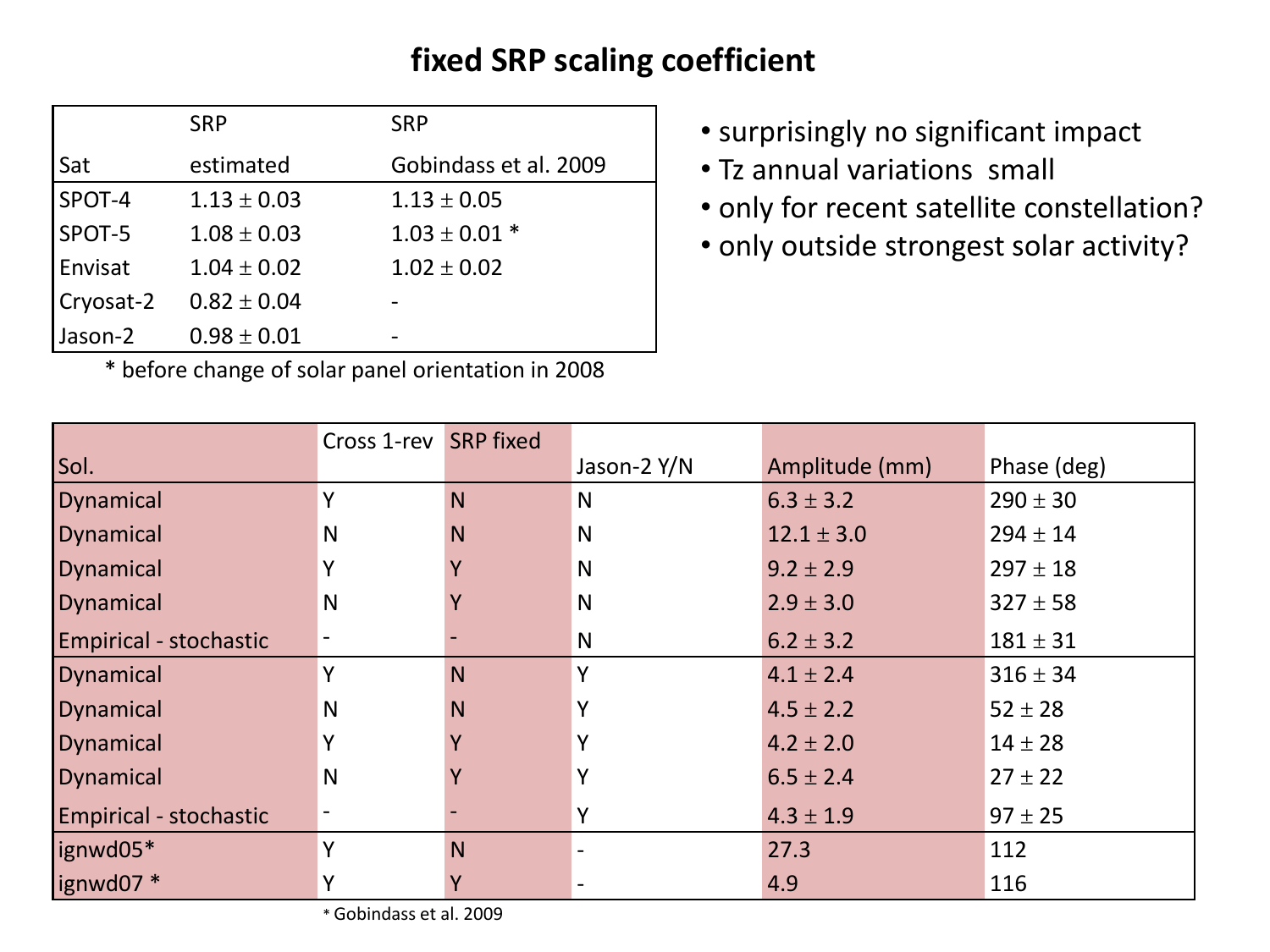### **Station height "jumps" due to the change of frequency bias**

- The problem has never been present in GOP solutions
- •Example SYPB 28.1.2008



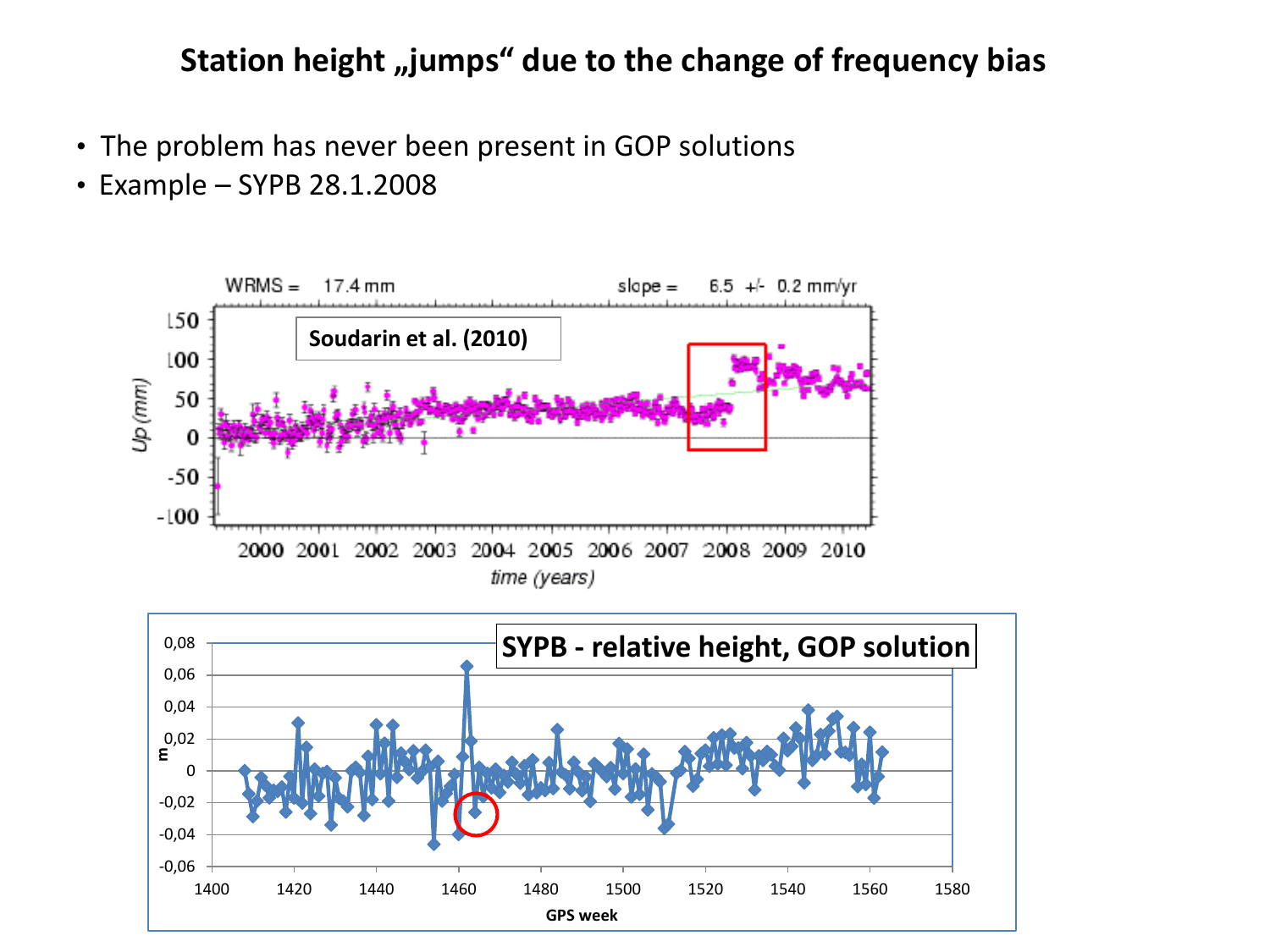### **Strong Tz signal in Cryosat solution**

- Period **106.2 ± 0.8** days, amplitude **193 ± 24 mm** (2011.0-2012.75)
- For the multisatellite-solution without Jason-2 the amplitude is only 9.1 ± 3.2 mm (2011.0-2012.0)
- For the **multisatellite**-solution including Jason-2 the amplitude is not significant **3.0 ± 2.3 mm** (2011.0-2012.0)

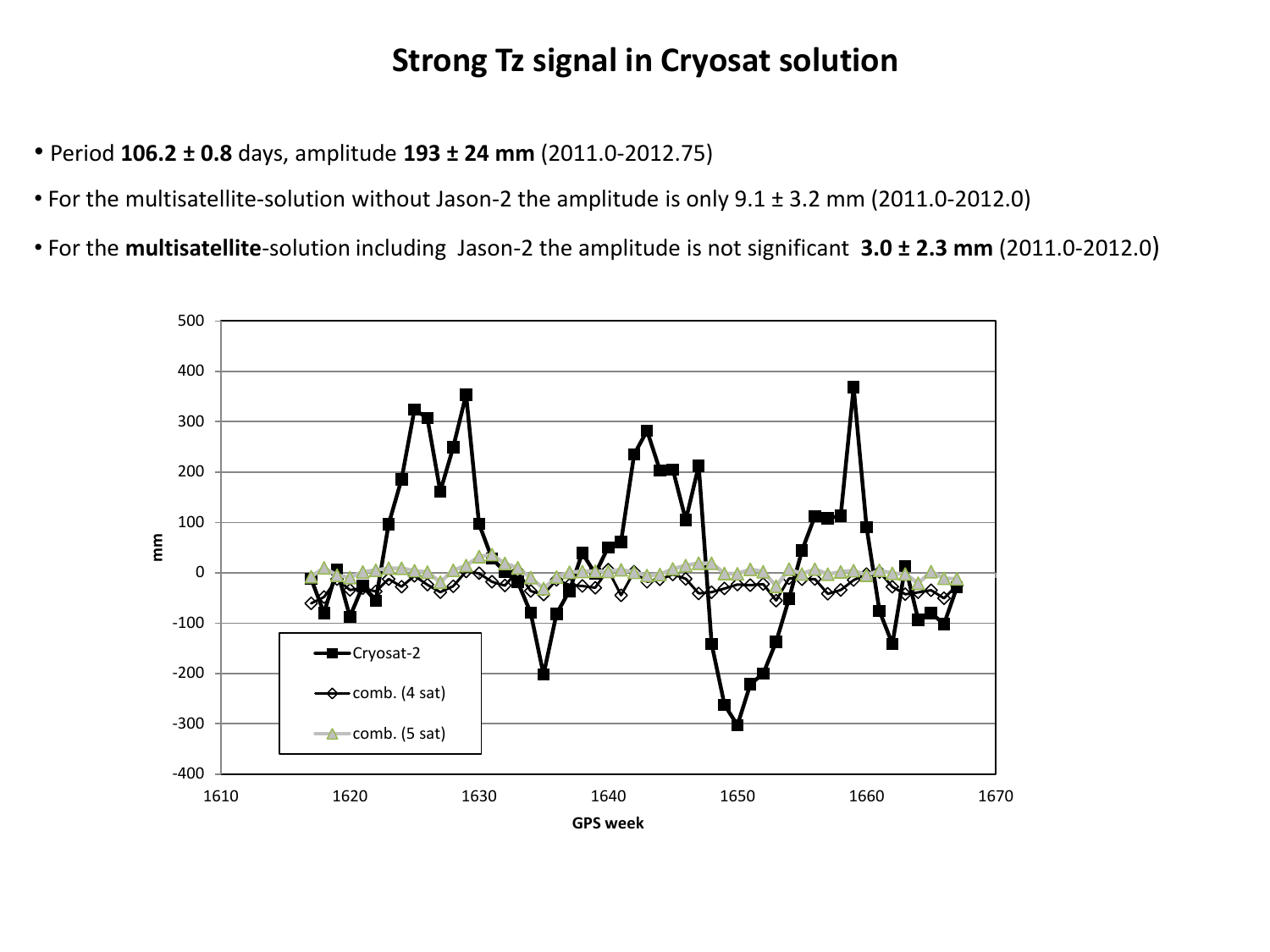#### **Scale increment**

- From August 2011 to August 2012 the scale of GOP solution w.r.t. ITRF 2008 increased about 17 mm
- For the other ACs the increment is not so strong (7-14 mm, 10 mm in average)

*only visual check of combination center plots (created by Guilhem Moreaux)*

- Hy-2A single addition in the solution explains about 9 mm of the scale increment in the multi-satellite solution
- some minor scale increment could be present due to the Envisat data termination
- In GOP single-satellite solutions were found about 20 mm scale "jumps" for Cryosat-2 and Jason-2

• Cryosat -2 week 1672/1673 (January/February 2012), Jason-2 week 1694/1695 (June/July 2012)